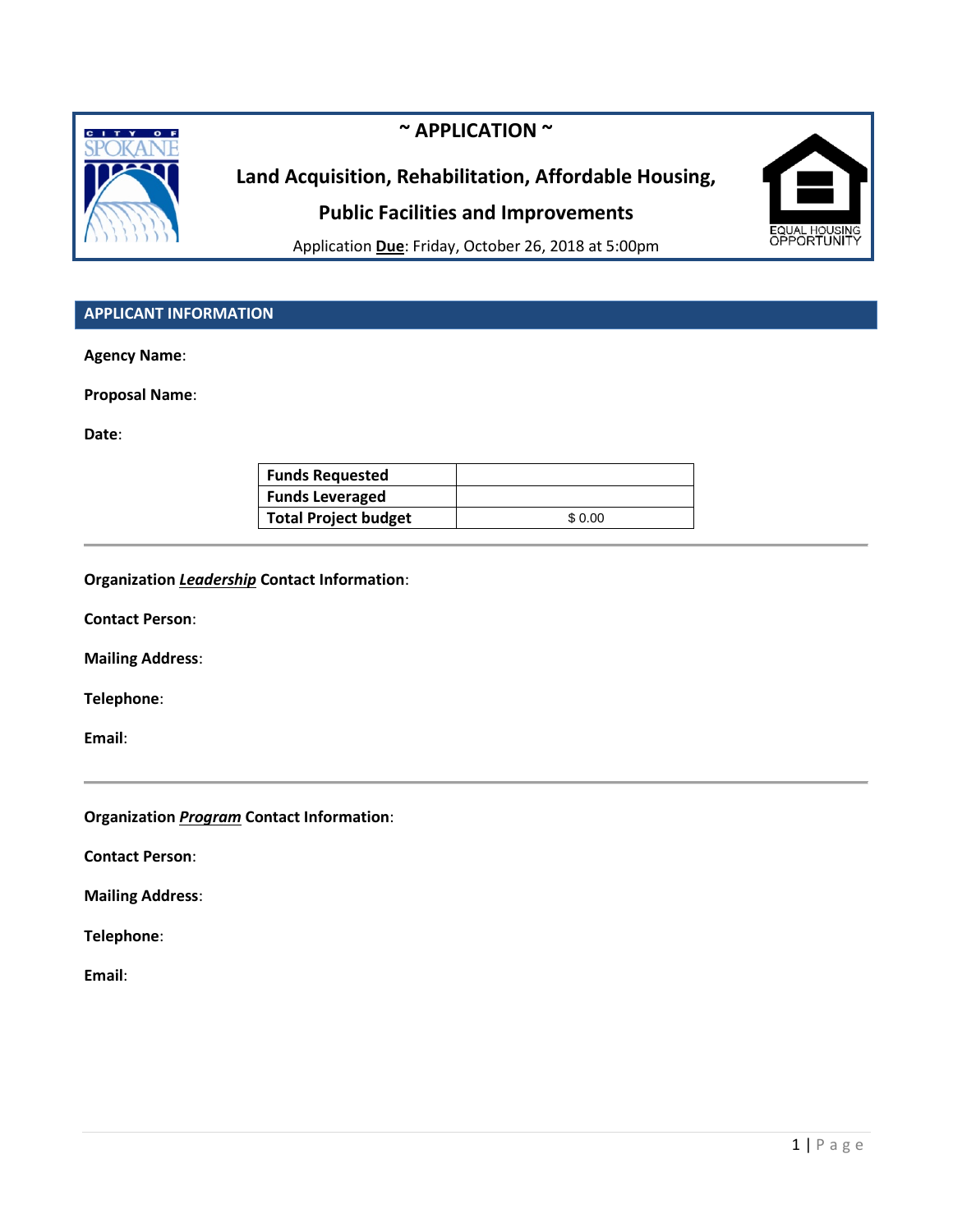Experience managing projects that include procurement and prevailing wage requirements:  $\Box$  Yes  $\Box$  No

*Explain (250 words max)*:

**PROPOSAL SCOPE**

**Problem Statement** (250 words max):

**The objectives of this proposal are** (250 words max):

| <b>Included in Project Scope</b> | Not Included in Project Scope |
|----------------------------------|-------------------------------|
|                                  |                               |
|                                  | . .                           |
|                                  | ، پ                           |

### **Please list known risks associated with this proposal:**

| <b>Known Risks</b> |  |
|--------------------|--|
|                    |  |
|                    |  |
|                    |  |

#### **MEASURES OF SUCCESS**

**The success of this proposal will be measured by the following performance measures:**

| <b>Performance Measures</b> | <b>Target/Goal</b> |
|-----------------------------|--------------------|
|                             |                    |
|                             |                    |
|                             |                    |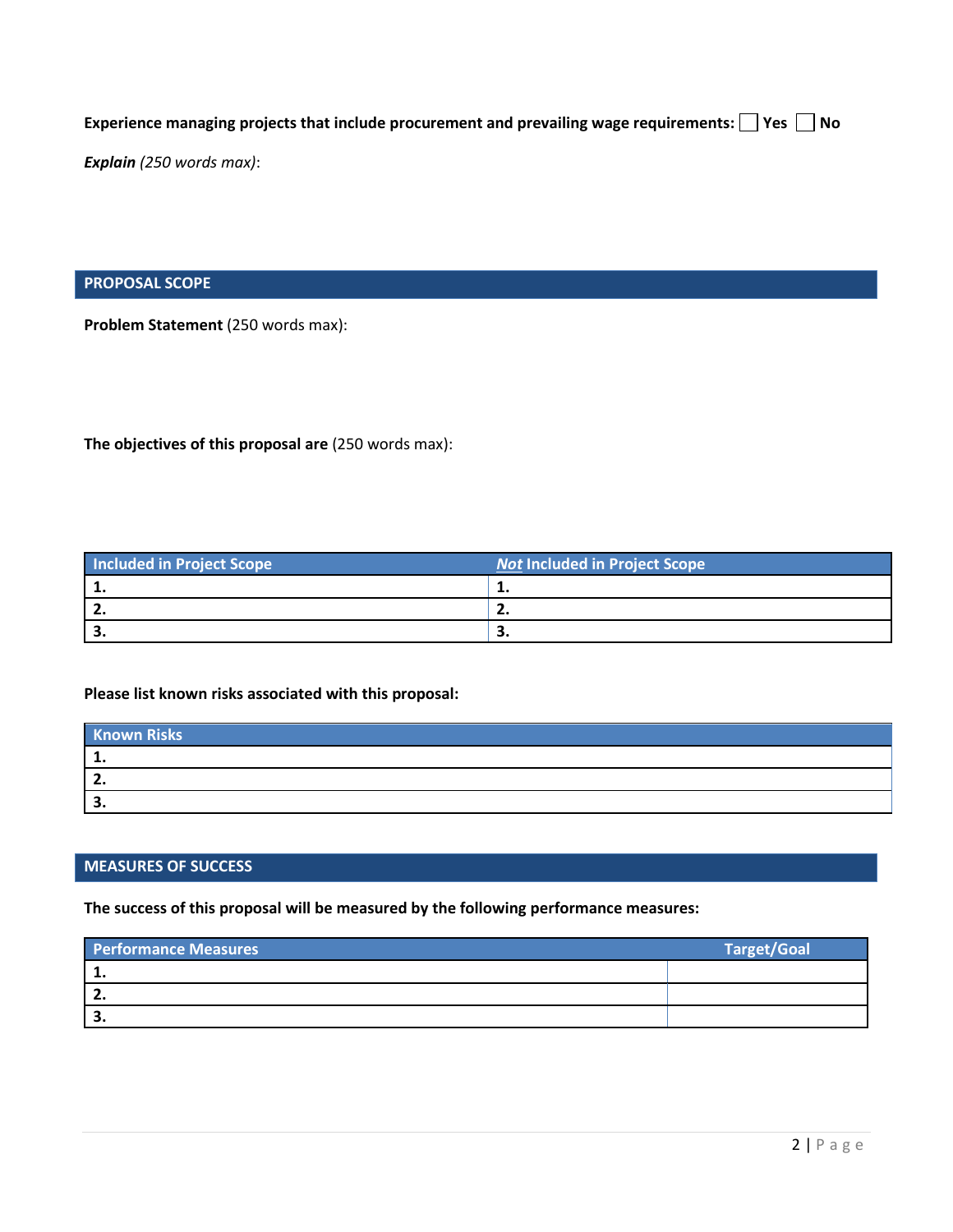**Describe how the performance measures listed above will help address the objectives of this proposal** (250 words max):

**Describe how this proposal will track and record basic demographic and income reporting requirements** (250 words max):

## **Project Milestones**

| <b>Proposal Milestones</b>  | <b>Target/Goal</b> |
|-----------------------------|--------------------|
| <b>Project Bidding</b>      |                    |
| <b>Contractor Selection</b> |                    |
| <b>Begin Construction</b>   |                    |
| <b>End Construction</b>     |                    |
| <b>Project Closeout</b>     |                    |

**Describe how the milestones listed above assist with the completion of this proposal prior to December 31, 2019. What contingencies have been built into the milestones listed above**: (250 words max):

## **PROJECT STAKEHOLDERS**

**Please list all stakeholders responsible for the submission of this proposal:**

| <b>Stakeholder Name</b> | <b>Stakeholder Title</b> | <b>Date of Approval</b> |
|-------------------------|--------------------------|-------------------------|
|                         |                          |                         |
| ' 2.                    |                          |                         |
| З.                      |                          |                         |
| -4.                     |                          |                         |
|                         |                          |                         |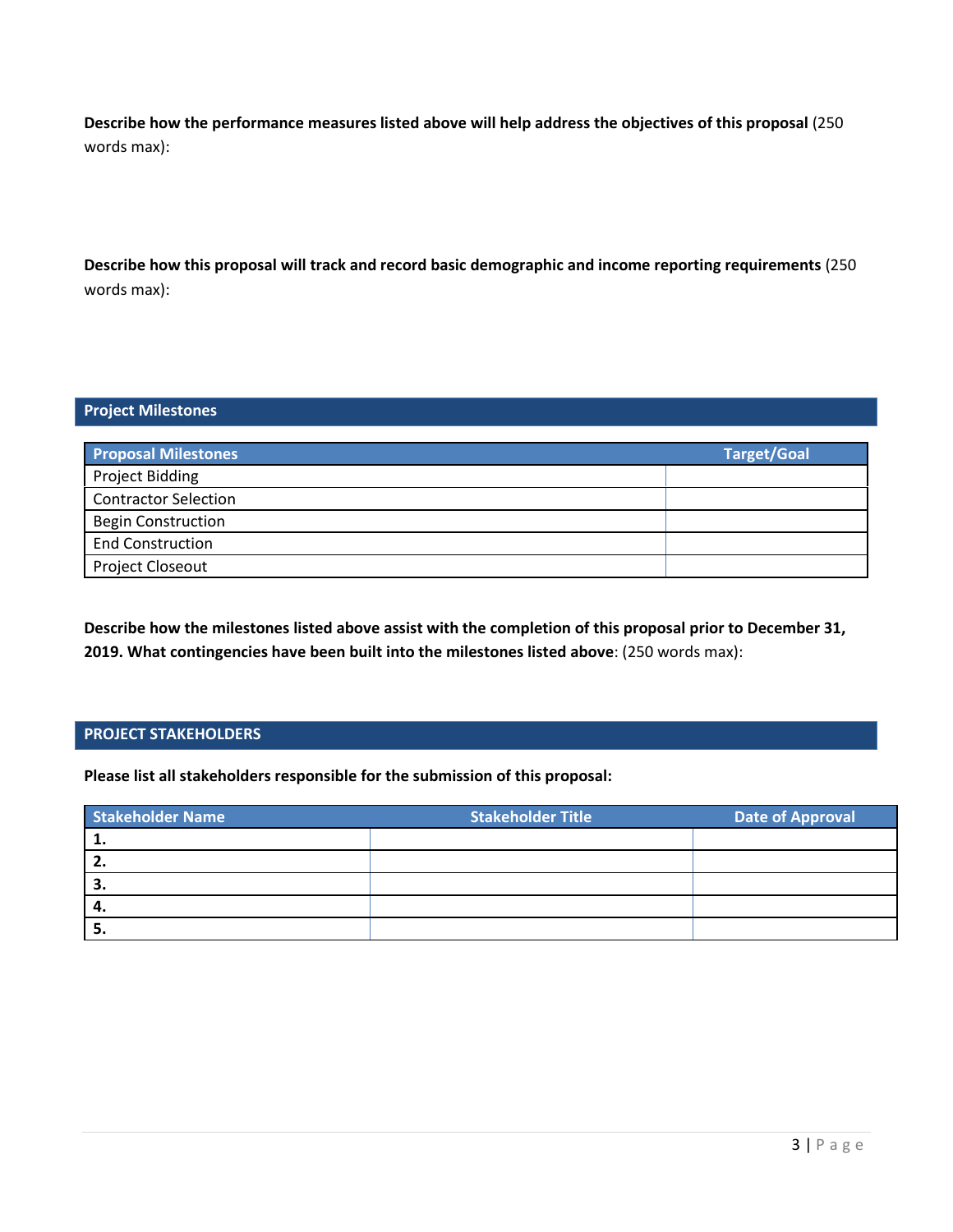# **PROPOSAL BUDGET**

| <b>Project Activity</b>       | <b>CDBG Funds (request)</b> | <b>Matching</b><br><b>Funds/Leverage</b> | <b>Total</b> |
|-------------------------------|-----------------------------|------------------------------------------|--------------|
| <b>Capital Improvements</b>   | \$0.00                      | \$0.00                                   | \$0.00       |
| <b>Public Facilities</b>      | \$0.00                      | \$0.00                                   | \$0.00       |
| <b>Demolition</b>             | \$0.00                      | \$0.00                                   | \$ 0.00      |
| <b>Acquisition</b>            | \$0.00                      | \$0.00                                   | \$0.00       |
| <b>Total Project Activity</b> | \$0.00                      | \$0.00                                   | \$0.00       |

| <b>*Professional Services</b>                                                       | <b>CDBG Funds (request)</b> | <b>Matching</b><br><b>Funds/Leverage</b> | <b>Total</b> |
|-------------------------------------------------------------------------------------|-----------------------------|------------------------------------------|--------------|
| Architectural                                                                       | \$0.00                      | \$0.00                                   | \$0.00       |
| <b>Engineering</b>                                                                  | \$0.00                      | \$0.00                                   | \$0.00       |
| Legal                                                                               | \$0.00                      | \$0.00                                   | \$0.00       |
| <b>Accounting</b>                                                                   | \$0.00                      | \$0.00                                   | \$0.00       |
| <b>Construction</b><br><b>Management</b>                                            | \$0.00                      | \$0.00                                   | \$0.00       |
| Other:                                                                              | \$0.00                      | \$0.00                                   | \$0.00       |
| <b>Total Professional</b><br><b>Services</b>                                        | \$0.00                      | \$0.00                                   | \$0.00       |
|                                                                                     |                             |                                          |              |
| <b>Total Project Budget</b><br>(Project Activity +<br><b>Professional Services)</b> | \$0.00                      | \$ 0.00                                  | \$0.00       |

*\*Professional services are subject to federal procurement standards 2 CFR 200 (Subpart D)*